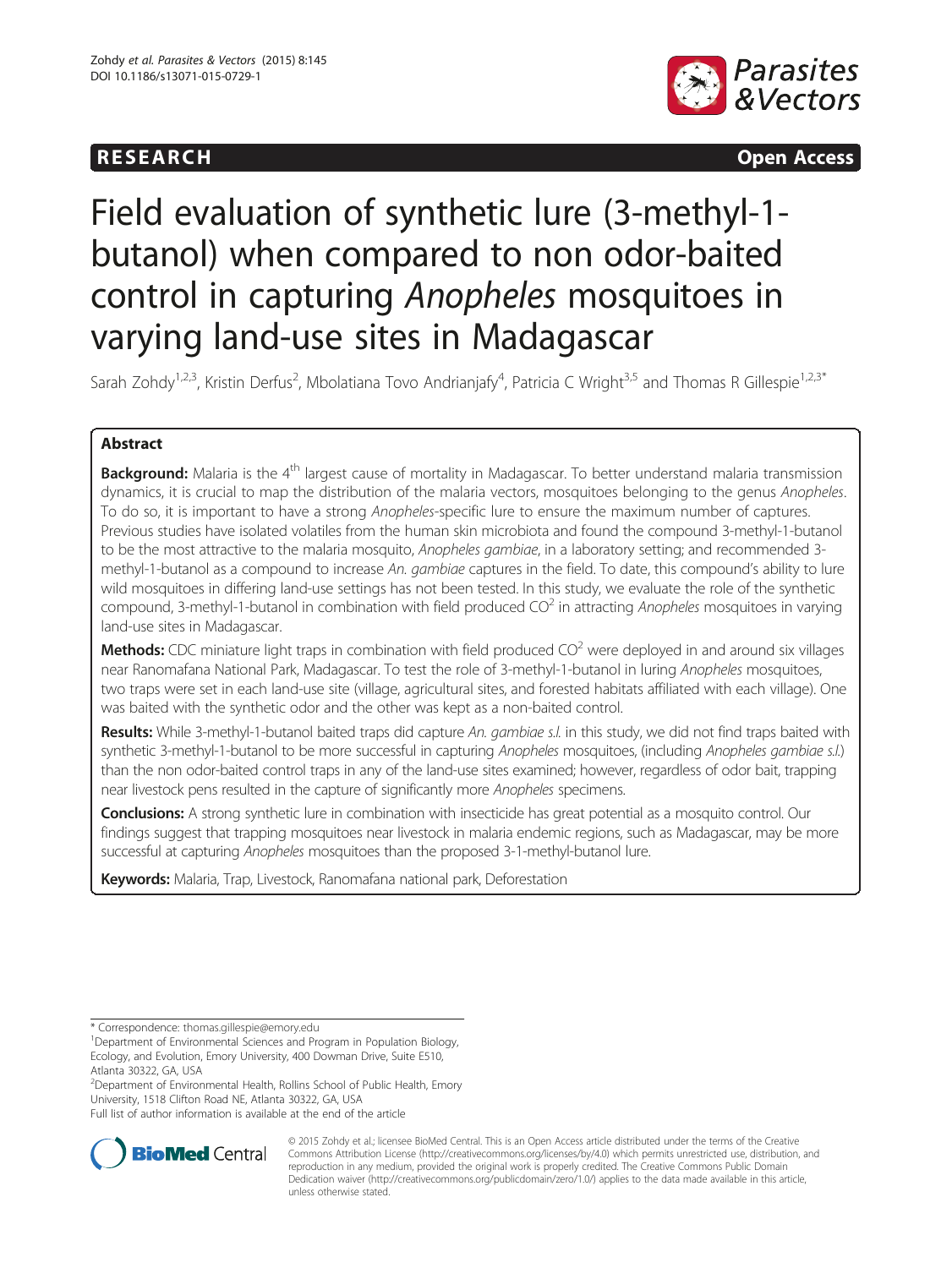## Background

Like many blood-feeding arthropods, mosquitoes in search of a blood meal use a suite of chemical cues to identify their host. This behavior is driven by a series of compounds, which are particularly attractive to mosquitoes [\[1](#page-5-0)]. In the case of one human malaria mosquito, Anopheles gambiae, compounds such as lactic acid and ammonia, which are found in the host's skin microbiota, in combination with carbon dioxide are particularly attractive to host-seeking mosquitoes [[2\]](#page-5-0).

Skin microbiota composition varies greatly among humans making some individuals more attractive to hostseeking mosquitoes than others. Recent studies have revealed that this differential attraction to mosquitoes can be attributed to specific HLA gene regulated compounds that are produced on the human skin [\[3\]](#page-5-0). Olfactometer analysis of human skin emanations identified a series of volatiles produced by the bacteria living on the human foot, a location which mosquitoes are preferentially attracted to [[2](#page-5-0)]. When cultured in vitro, the volatiles released by the bacteria were found to attract A. gambiae in laboratory-based olfactometer experiments.

To further test these compounds, Verhulst et al. [[2,4](#page-5-0)] tested the effect of the ten compounds present in human foot bacteria on the host-seeking process of A. gambiae separately in an olfactometer in laboratory and semi-field conditions. Their findings [[2\]](#page-5-0) suggest that the compound 3-methyl-1-butanol is the most attractive compound of those produced by human foot bacteria to A. gambiae.

In this study we conducted field experiments to test the effect of 3-methyl-1-butanol as an odorant lure to Anopheles mosquitoes in differing land-use sites in and around Ranomafana National Park, Madagascar. One major difference between this study and the Verhulst et al. paper [\[4](#page-5-0)], is that this study did not use the 3-1 methyl-butanol in combination with a basic blend of ammonia, lactic and tetradecanoic acid, as the goal of this study was to examine the efficacy of 3-1-methyl-butanol as a lure on its own, an idea that was proposed in [[4\]](#page-5-0) as a potential collection tool. Additionally, the identification of a strong synthetic lure in combination with insecticides has exciting potential in the control of mosquito-vectors of disease,

The goal of this study was to examine the effectiveness of 3-methyl-butanol as an Anopheles lure in a malaria endemic region in the southeastern rainforests of Madagascar, where the rare endemic wildlife are threatened by habitat destruction, and malaria is a leading cause of mortality in humans.

## Methods

## Study site

the remaining southeastern rainforest of Madagascar. RNP is comprised of 43,500 hectares of continuous rainforest.

Adult mosquito trapping took place in eighteen sites in and around six villages bordering RNP. Forest sites had zero human inhabitants, and ranged from little (forest trails) to zero daily human overlap. Villages were defined as communities with at least 10 homes within 15 meters or less from one another. Three of the villages were within 1 km of slash-and-burn agricultural land use (tavy), and three were greater than 3 km from the nearest tavy agricultural site, but all six villages were within 3 km of RNP boundaries. Agricultural sites mainly consisted of rice paddies, but also included areas with vegetable gardens and banana trees.

## Mosquito trapping

Mosquitoes were collected from June through August 2013, using CDC miniature light traps (Model 512, John W. Hock Company, Gainesville, FL, USA) were active for 15 hours each evening. One of the two traps in each landuse site was also baited with a synthetic human-derived odor, 3-methyl-1-butanol (Fisher Scientific, Waltham, MA, USA catalog # 5001438080) [[4](#page-5-0)]. A 6″ x 2″ piece of nylon hosiery was immersed into the concentrated odor and attached to the top of the light trap. Trapping at each location took place for 3-4 consecutive nights.

The odorant lure was used in combination with fieldmade  $CO<sup>2</sup>$ , and a control trap with the same field-made  $CO<sup>2</sup>$  was set between 100 and 200 meters away from the baited trap. The  $CO<sup>2</sup>$  was produced on-site through the fermentation in a 1.5L plastic bottles using 1 part yeast, 3 parts hot water gently mixed for 30 minutes, and then 1 part brown sugar was added (modified from [\[2](#page-5-0)]). One bottle of  $CO<sup>2</sup>$  was made for each trap, and using rubber tubing, the  $CO<sup>2</sup>$  output was streaming directly onto the CDC light trap.

There is also the potential that different light traps have different levels of attraction to mosquitoes. To avoid this potential discrepancy, trap locations, and odor-baited traps were randomized between every site.

Adult mosquitoes were identified morphologically to genus level, and those for which species identification was possible were also noted according to [[5\]](#page-5-0). Anopheles mosquitoes were preserved in Drierite (Fisher Scientific, Waltham, MA, USA catalog #: 075783B) for further genetic and molecular analysis.

DNA was extracted from the abdomens of the collected female Anopheles mosquitoes for processing using the Collins protocol and heads and thoraces were kept for Plasmodium analysis; however, the molecular species identification results were inconclusive and hence this study relies on in-field morphological identifications, for which many individual mosquitoes were impossible to identify.

The study site was in and around Ranomafana National Park (RNP) (21°02′–21°25′S, 47°18′–47°37′E), which is in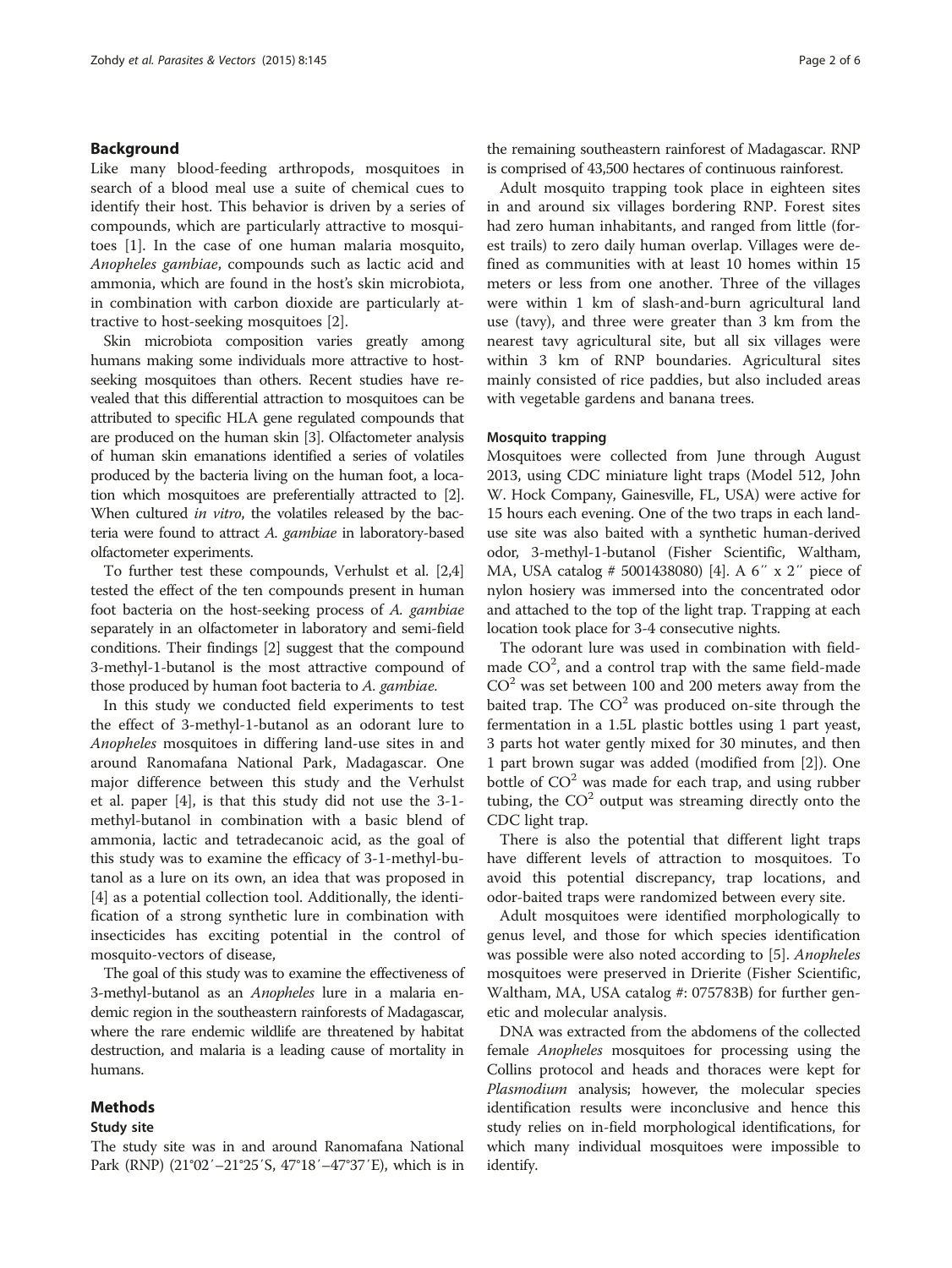|              | Ambatolahy               | Vohiparara                  | Ambodiaviavy               | Menarano                  | Manokoakora                   | Bevohazo                  |
|--------------|--------------------------|-----------------------------|----------------------------|---------------------------|-------------------------------|---------------------------|
| Village      | 3 - An. squamosus        | 6 - M. uniformis            | 0 - Mansonia               | 3 - M. uniformis          | 14 - M. uniformis             | 30 - M. uniformis         |
|              | 6 (1) - An. gambiae      | $3(1)$ - An. funestus       | 5 (2) - An. gambiae s.l.   | 12 (6) - An. gambiae s.l. | 36 (9) - An. gambiae s.l.     | 24 (1) - An. gambiae s.l. |
|              | 4 - An. coustani         | $1 - An$ . (unknown)        | 2 - An. squamosus          | $3(3)$ - An. funestus     | 12 (6) - An. funestus         | 3 - An. funestus          |
|              | 11 - C. tritaenyorynchus | 107 - C. quinquefasciatus   | 2 - Culex (unknown)        | 1 - Anopheles (unknown)   | 5 - Anopheles (unknown)       | 2 - An. mascarensis       |
|              | 7 - C. quinquefasciatus  | 36 - Culex (unknown)        | 7 - C. quinquefasciatus    | 3 - C. quinquefasciatus   | 11 - C. quinquefasciatus      | 2 - Anopheles (unknown)   |
|              | 0 - Mansonia             | 4 - C. tritaenyorynchus     | 4 - C. tritaenyorynchus    |                           | 4 - Culex (unknown            | 36 - C. quinquefasciatus  |
|              |                          |                             |                            |                           |                               | 24 - C. tritaenyorynchus  |
|              |                          |                             |                            |                           |                               | 3 - C. decens             |
|              |                          |                             |                            |                           |                               | 32 - Culex (unknown)      |
| Agricultural | 3 (2) - An. gambiae s.l. | 3 - M. uniformis            | 0 - Mansonia               | 56 (5) - An. gambiae s.l. | 12 - M. uniformis             | 7 - M. uniformis          |
|              | 2 (2) - An. coustani     | 1 (1) - An. mascarensis     | 40 (26) - An. gambiae s.l. | 19 - An. funestus         | 67 (63) - An. gambiae s.l.    | $6(5)$ - An. funestus     |
|              | 1 (1) - An. mascarensis  | 2 (2) - Anopheles (unknown) | 24 (19) - An. funestus     | 3 - An. mascarensis       | 9 (9)- An. mascarensis        | 3 (3) - An. gambiae s.l.  |
|              | 10 - C. tritaenyorynchus | 12 - C. tritaenyorynchus    | 1 - An. mascarensis        | 5 - Anopheles (unknown)   | 12 (12) - An. funestus        | 26 - Culex (unknown)      |
|              | 9 - C. quinquefasciatus  | 39 - C. quinquefasciatus    | 23 - C. quinquefasciatus   | 10 - C. quinquefasciatus  | 18 (18) - Anopheles (unknown) | 14 - C. quinquefasciatus  |
|              | 0 - Mansonia             | 12 - C. antennatus          | 2 - C. tritaenyorynchus    | 2 - Culex (unknown)       | 77 - C. quinquefasciatus      | $1 - C$ . decens          |
|              |                          | 4 - Culex (unknown)         | 9 - Culex (unknown)        |                           | 2 - C. tritaenyorynchus       | 1 - C. antennatus         |
|              |                          |                             | 3 - C. antennatus          |                           | 16 - C. decens                | 1 - C. tritaenyorynchus   |
|              |                          |                             |                            |                           | 16 - Culex (unknown)          |                           |
| Forest       | 0 - Anopheles            | 5 - M. uniformis            | 0 - Mansonia               | 1 - M. uniformis          | 35 - M. uniformis             | 58 - M. uniformis         |
|              | 12 - C. tritaenyorynchus | 45 - C. quinquefasciatus    | $1(1)$ - An. funestus      | 3 - An. coustani          | 11 (2) - Anopheles (unknown)  | 277 - C. quinquefasciatus |
|              | 11 - C. quinquefasciatus | 3 - C. tritaenyorynchus     | 37 - C. quinquefasciatus   | 45 - C. quinquefasciatus  | 3 - An. gambiae s.l.          | 31 - C. antennatus        |
|              | $1 - C$ . decens         | 27 - C. antennatus          | 4 - Culex (unknown)        | 2 - C. antennatus         | 101 - C. quinquefasciatus     | 63 - C. tritaenyorynchus  |
|              | 0 - Mansonia             | 24 - Culex (unknown)        |                            | $6 - C$ , decens          | 48 - C. antennatus            | 2 - C. decens             |
|              |                          | 0 - Anopheles               |                            | 13 - Culex (unknown)      | 17 - C. tritaenyorynchus      | 57 - Culex (unknown)      |
|              |                          |                             |                            | 1 - C. tritaenyorynchus   | 28 - Culex (unknown)          | 0 - Anopheles             |
|              |                          |                             |                            | 2 - C. poicilipes         |                               |                           |

<span id="page-2-0"></span>Table 1 Mosquito species diversity captured in varying sites and habitat types in Ranomafana, Madagascar

Abbreviations are as follows: An. for Anopheles, M. for Mansonia, and C. for Culex species. The total number of species is listed for each site. The number of mosquitoes captured using a synthetic odorbaited trap are indicated in parenthesis.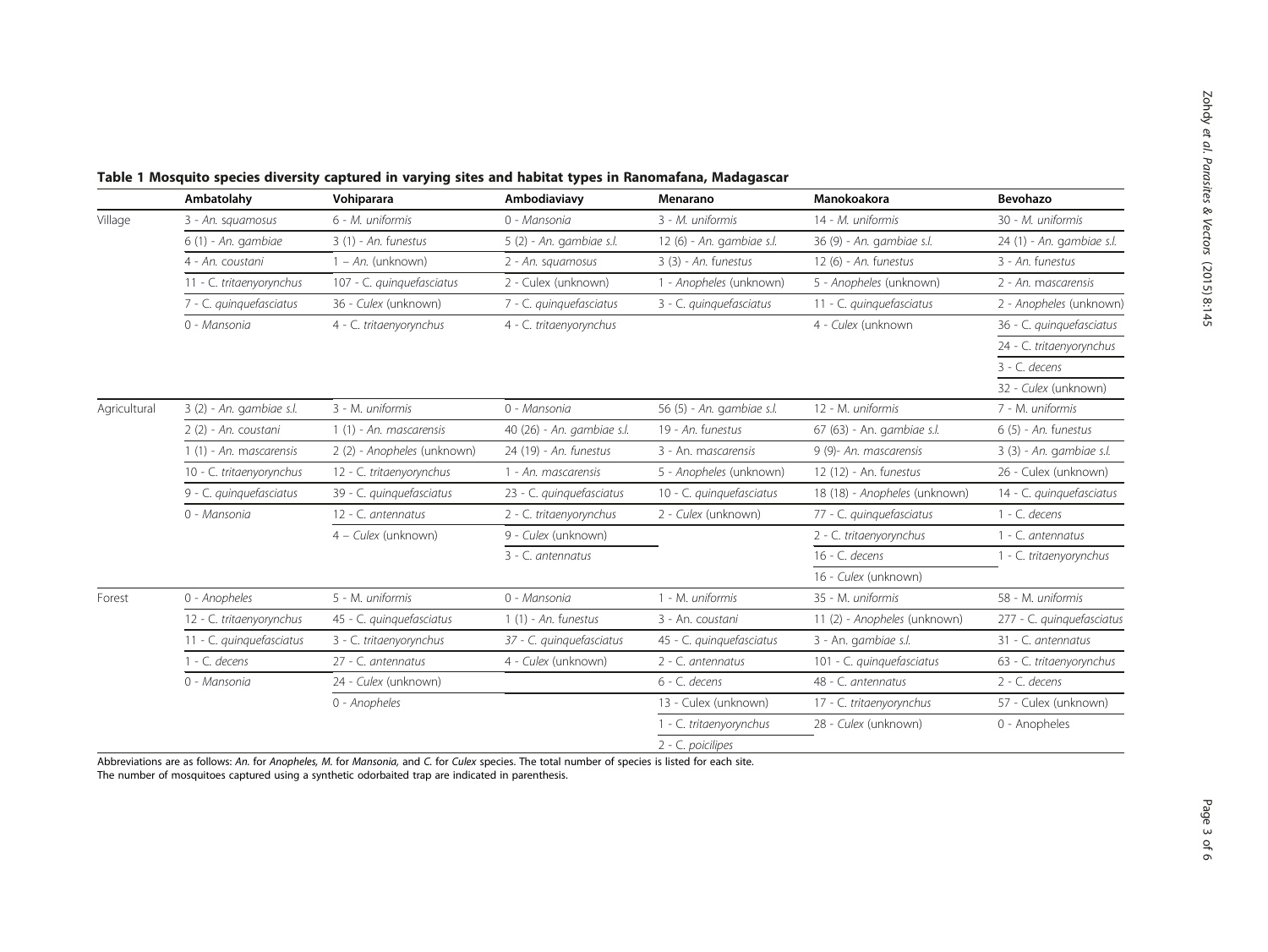## Statistical analyses

A Poisson Regression model was performed to examine the relationship between the prevalence of Anopheles and independent variables in the study that may have affected their prevalence. The independent variables considered were: land-use, odor, village, moon illumination, temperature, precipitation and proximity to animal pens.

## Results and discussion

A total of 13,474 insects were captured. Of those, 2056 were mosquitoes of the genera Culex, Mansonia, and Anopheles, and 426 were Anopheles mosquitoes (Tables [1](#page-2-0) and 2). The identifiable Anopheles species in this study were An. gambiae s.l., An. funestus, An. mascarensis, An. coustani, An. squamosus, and several were identifiable as Anopheles, but species could not be determined. Of the Anopheles gambiae s.l. captured in this study 22.9%, 58.6%, and 0% were captured in the village, agricultural, and forest sites respectively, using the synthetic odorbait (Table [1\)](#page-2-0). Overall, there was no difference between the number of Anopheles mosquitoes captured using the synthetic odor and the non-odor controls  $(t(57) = .034,$ p = 0.97) (Table [3](#page-4-0)). When comparing odor and non-odor baited traps, fewer Anopheles mosquitoes were captured in the odor-baited (mean  $= 1.45$ , s.d.  $= 2.58$ ) traps than in the non-odor baited traps (mean =  $4.3$ , s.d. =  $6.84$ ) in the village sites  $(t(19) = 2.1, p = 0.053)$ ; while the number of captured Anopheles mosquitoes did not differ between the odor-baited (mean  $= 8.4$ , s.d.  $= 13.72$ ) and non-odor baited (mean  $= 5.25$ , s.d.  $= 11.53$ ) traps in the agricultural sites  $(t(19) = 0.75, p = 0.46)$  and the forested sites  $(t(17) = 1.43, p = 0.17)$ .

The total number of mosquitoes captured did not differ between odor and non-odor baited traps  $(t(57) =$  $0.28$ ,  $p = 0.77$ ) (Figure [1](#page-4-0)). There was also no difference in the number of mosquitoes captured using non-odor baited  $(mean = 14.65, s.d. = 17.72)$ , and odor baited traps  $(\text{mean} = 8.25, \text{s.d.} = 7.70)$  in the village sites  $(t(19) = 1.90,$  $p = 0.073$ ), agricultural sites  $(t(18) = 0.55, p = 0.59)$ , and forested sites  $(t(17) = 1.05, p = 0.31)$ . Odor was a statistically significant independent variable in a Poisson model with the ratio of Anopheles to total mosquitoes as the dependent variable in that the non-odor traps have a log count 0.666 higher than the odor traps, meaning non-odor traps had a higher percentage of Anopheles out of total mosquitoes.

A full model was run with all seven independent variables. The following variables were significant: land-use (p-value: <0.0001), village (p-value: <0.0001), odor (p-value: <0.0001) and proximity to animals (p-value: <0.0001). When the full model was performed to examine the relationship between the ratio of the number of Anopheles out of the total number of mosquitoes and all 7 of the independent variables listed above, the following variables were significant: land-use  $(p = <0.0001)$ , village  $(p = <0.0001)$ , proximity to animals  $(p = < 0.0001)$  and moon illumination  $(p = 0.0047)$ .

Since one trap at each land-use site was baited with an odor (3-methyl-1-butanol) and the other was not. Odor was not included in the final Poisson Regression model with Anopheles as the dependent variable, because the full model did not show a statistical significance in the trapping numbers between the odor and non-odor baits  $(p$ -value = 0.55). However, odor was a statistically significant independent variable in the Poisson final model with the ratio of Anopheles to total mosquitoes as the dependent variable.

While morphological identification was conducted in the field, we were unable to identify all Anopheles mosquito species upon return. Heads and thoraces were used for Plasmodium ELISA testing, and inconclusive molecular results were obtained while attempting to identify mosquito species molecularly.

We found no evidence that the odor lure on odorbaited traps lost its potency over the four-day trapping period in each site. The number of mosquitoes collected in odor-baited traps was consistent across consecutive days of trapping.

Odor-baited traps did not attract more blood-fed Anopheles mosquitoes than our control traps. However,

Table 2 Total number of mosquitoes and percentage of Anopheles mosquitoes collected in forest, agricultural, and village sites in and around Ranomafana national park, Madagascar

| <b>Site</b>  | Total #           | Total # mosquitoes | Total #<br>mosquitoes village<br>(% Anopheles) |  |
|--------------|-------------------|--------------------|------------------------------------------------|--|
|              | mosquitoes forest | agriculture        |                                                |  |
|              | (% Anopheles)     | (%Anopheles)       |                                                |  |
| Ambatolahy   | 24 (0%)           | 25 (24%)           | 35 (37%)                                       |  |
| Ambodiaviavy | 42 (2.4%)         | 102 (63.7%)        | 20 (35%)                                       |  |
| Bevohazo     | 488 (0%)          | 86 (10.5%)         | 156 (19.9%)                                    |  |
| Manokoakora  | 243 (5.8%)        | 229 (46.3%)        | 82 (64.6%)                                     |  |
| Menarano     | 73 (4.1%)         | 95 (87.4%)         | 22 (72.7%)                                     |  |
| Vohiparara   | 104 (0%)          | 73 (4.1%)          | 157 (2.5%)                                     |  |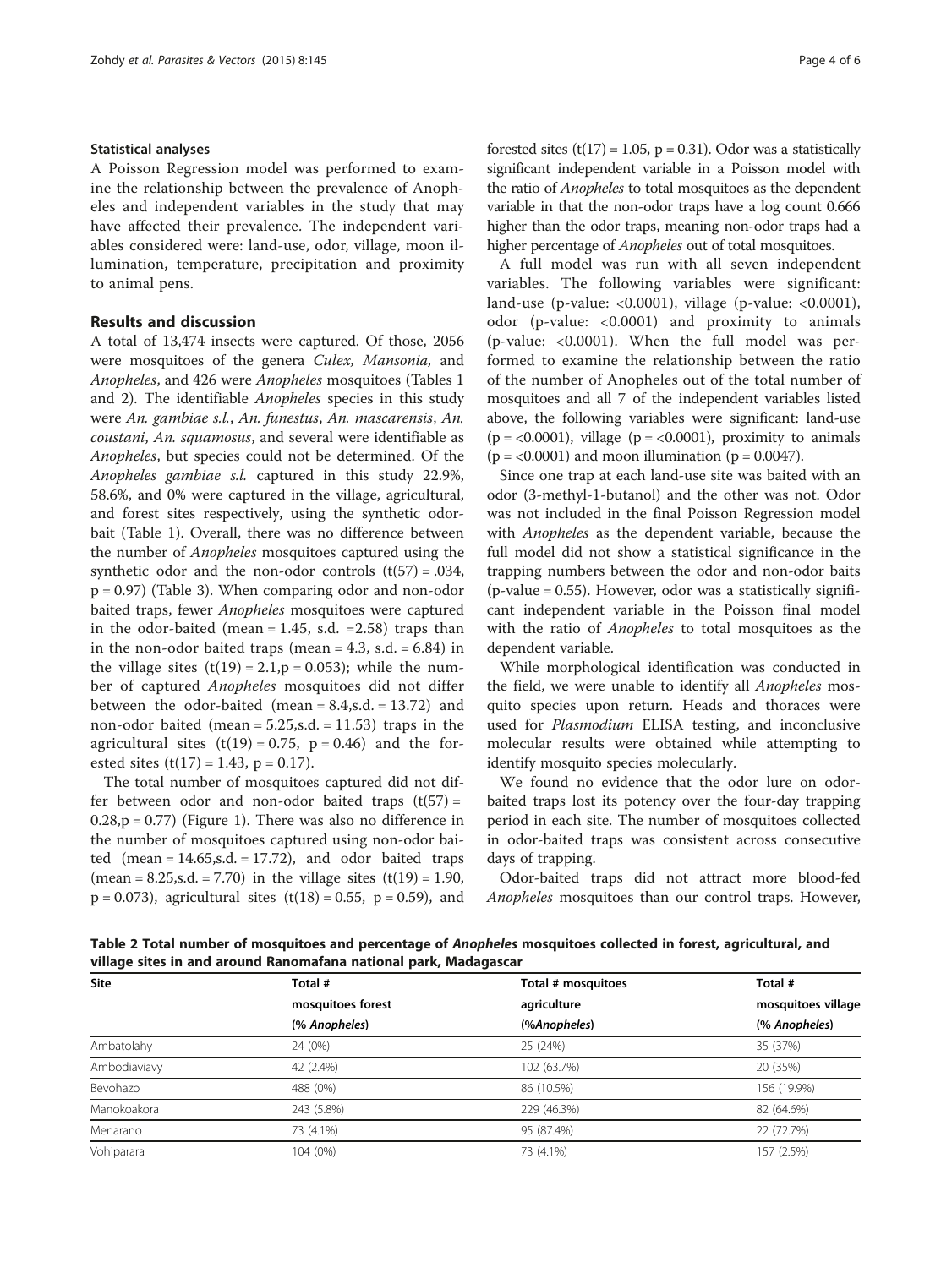| <b>Site</b>  | Average temperature (Celsius) (SE) | Odor | Non-odor | <b>Total</b> | Percentage blood-fed (O/N) odor/non-odor |  |
|--------------|------------------------------------|------|----------|--------------|------------------------------------------|--|
| Ambatolahy   | 11.13(0.07)                        |      | 25       | 31           | 16.6% (N)                                |  |
| Vohiparara   | 13.2 (0.08)                        |      |          |              |                                          |  |
| Ambodiaviavy | 11.39 (0.06)                       | 48   | 25       | 73           |                                          |  |
| Menarano     | 10.56 (0.09)                       | 14   | 88       | 102          | $12.7\%$ (O)                             |  |
| Manoakokora  | 12.6(0.06)                         | 19   | 54       | 73           |                                          |  |
| Bevohazo     | 1.26(0.03)                         |      | 31       | 40           |                                          |  |

<span id="page-4-0"></span>Table 3 Total number of Anopheles mosquitoes captured using odor and non-odor baited traps and the proportion of those that were blood-fed in and around six villages near Ranomafana national park, Madagascar

even with such low capture rates our trapping methods were successful in capturing blood-fed (over 4% of Anopheles and 8% of Culex) mosquitoes. One potential explanation for this may be that the use of field made  $CO<sup>2</sup>$  at both odor-baited and control traps increased attraction of bloodfed mosquitoes even in the absence of the synthetic odor bait [\[6](#page-5-0)].

While we did find evidence that the CDC light traps located near human dwellings and animal pens were more likely to capture Anopheles mosquitoes, this may not only be due to odour-mediated preferences of zoophilic or anthropophilic Anopheles [\[7\]](#page-5-0), but also due to Anopheles abundance (as locations in and around villages may be more ideal Anopheles breeding habitats). The aim of this study was not to directly investigate the attractiveness of livestock and human odors to mosquitoes; however we did find evidence that CDC light traps located in close proximity to livestock pens do capture significantly more Anopheles mosquitoes. This information may be a useful tool in future Anopheles surveillance studies in the region.

While odor and temperature did not appear to influence mosquito capture numbers, n this study lunar phase influenced the total number of insect captures, total mosquito captures, and Anopheles captures

consistently across all traps. A new moon resulted in the highest number of total insect captures  $(n = 950)$  in our CDC mini light traps, while a full moon resulted in the lowest number of total insect captures  $(n = 256)$ . During the new moon, we captured 42 mosquitoes, 19 (45.2%) of which were Anopheles. In contrast, during the full moon, 81 mosquitoes were captured, 73 (90.12%) of which were Anopheles. Further work, collecting microhabitat information on the trap locations may help to better elucidate the role that lunar phase, temperature, humidity, and land-use type may play. Hourly collections coinciding with these variables may reveal peak capture conditions.

Excluding differences in odor vs. non-odor baited traps, we captured more mosquitoes and more Anopheles spp. mosquitoes in close proximity to animal pens. When odor data were stratified by proximity to an animal pen, close proximity to animal pens appears to increase Anopheles numbers more than odor traps, even in agricultural sites. Although this study was not designed to look at animal influence on Anopheles prevalence, once traps were randomly placed within a land-use site, the proximity to animal pens was noted. The relationship of Anopheles prevalence and proximity to an animal pen was investigated using Poisson regression analysis. In the model with